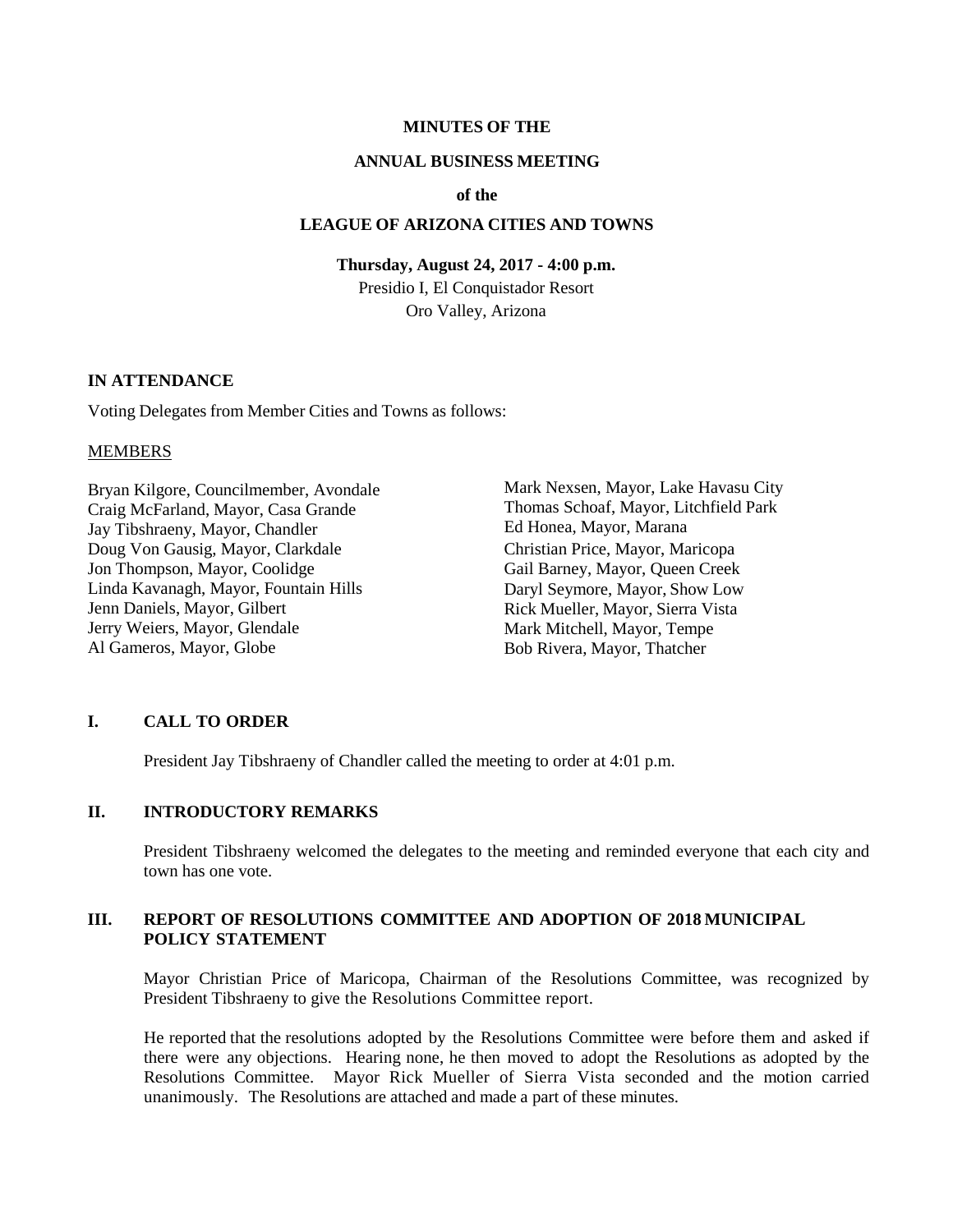## **IV. REPORT OF NOMINATING COMMITTEE AND ELECTION OF EXECUTIVE COMMITTEE MEMBERS**

Mayor Jerry Weiers of Glendale, Chairman of the Nominating Committee, was recognized by President Tibshraeny to give the Nominating Committee's report.

Mayor Weiers thanked the Nominating Committee members for their participation and all the applicants for their interest in serving. He then read the recommendations for the Executive Committee member positions and made a motion to adopt the report of the Nominating Committee. President Tibshraeny then asked if there were any nominations from the floor. There were none. Mayor Mark Nexsen of Lake Havas City seconded the motion and those nominated were elected without objection. The report of the Nominating Committee is attached and made a part of these minutes.

## **V. OTHER BUSINESS**

President Tibshraeny asked if there was any other business to bring before the body. There was none.

## **VI. ADJOURNMENT**

The meeting was adjourned at 4:05 p.m.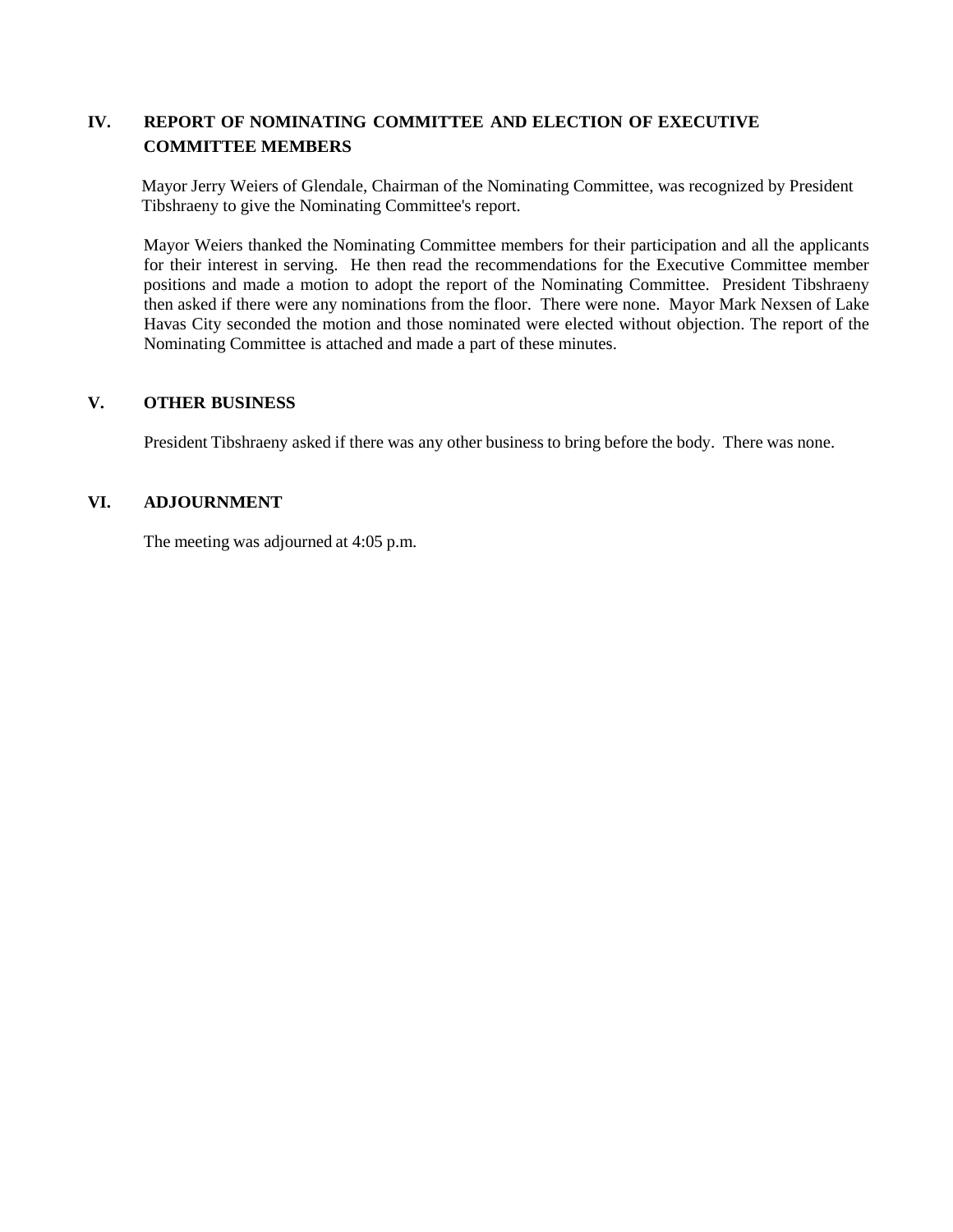## **League of Arizona Cities and Towns Resolutions Summary Chart 2017 Resolutions**

| Number            | Resolution                                                                                                                                                                                                                                                                                                          | Sponsor    | Action | <b>Notes</b> |
|-------------------|---------------------------------------------------------------------------------------------------------------------------------------------------------------------------------------------------------------------------------------------------------------------------------------------------------------------|------------|--------|--------------|
| <b>GAHRE 1</b>    | Allow city/town elected officials to transfer<br>campaign contributions to a statewide or<br>legislative office.                                                                                                                                                                                                    | Maricopa   |        |              |
| <b>GAHRE 2</b>    | Allow cities and towns to appoint, by<br>resolution, a designee of the council to sign<br>special event liquor licenses.                                                                                                                                                                                            | Wickenburg |        |              |
| <b>GAHRE 3</b>    | Require a candidate or entity that intends to<br>receive contributions or make expenditures of<br>\$1000 or less to file a signed exemption<br>statement that states that intention before<br>receiving contributions, making any<br>expenditure, distributing any campaign<br>literature or circulating petitions. | Peoria     |        |              |
| NSQL1             | Pursue modifications to state and federal law<br>to provide more options for local governments<br>to regulate structured and unstructured sober<br>living homes and group homes in order to<br>protect the health, safety and welfare of sober<br>home residents and the communities in which<br>they are located.  | Phoenix    |        |              |
| TIPW 1            | Draft legislation to allow for Street Light<br><b>Improvement Districts (SLID) and Parkway</b><br>Maintenance Improvement Districts (MID)<br>that have continuous border to be combined.                                                                                                                            | Buckeye    |        |              |
| TIPW <sub>2</sub> | Explore, draft or support legislation for<br>alternative transportation funding for cities<br>and towns to operate and maintain their roads.                                                                                                                                                                        | Yuma       |        |              |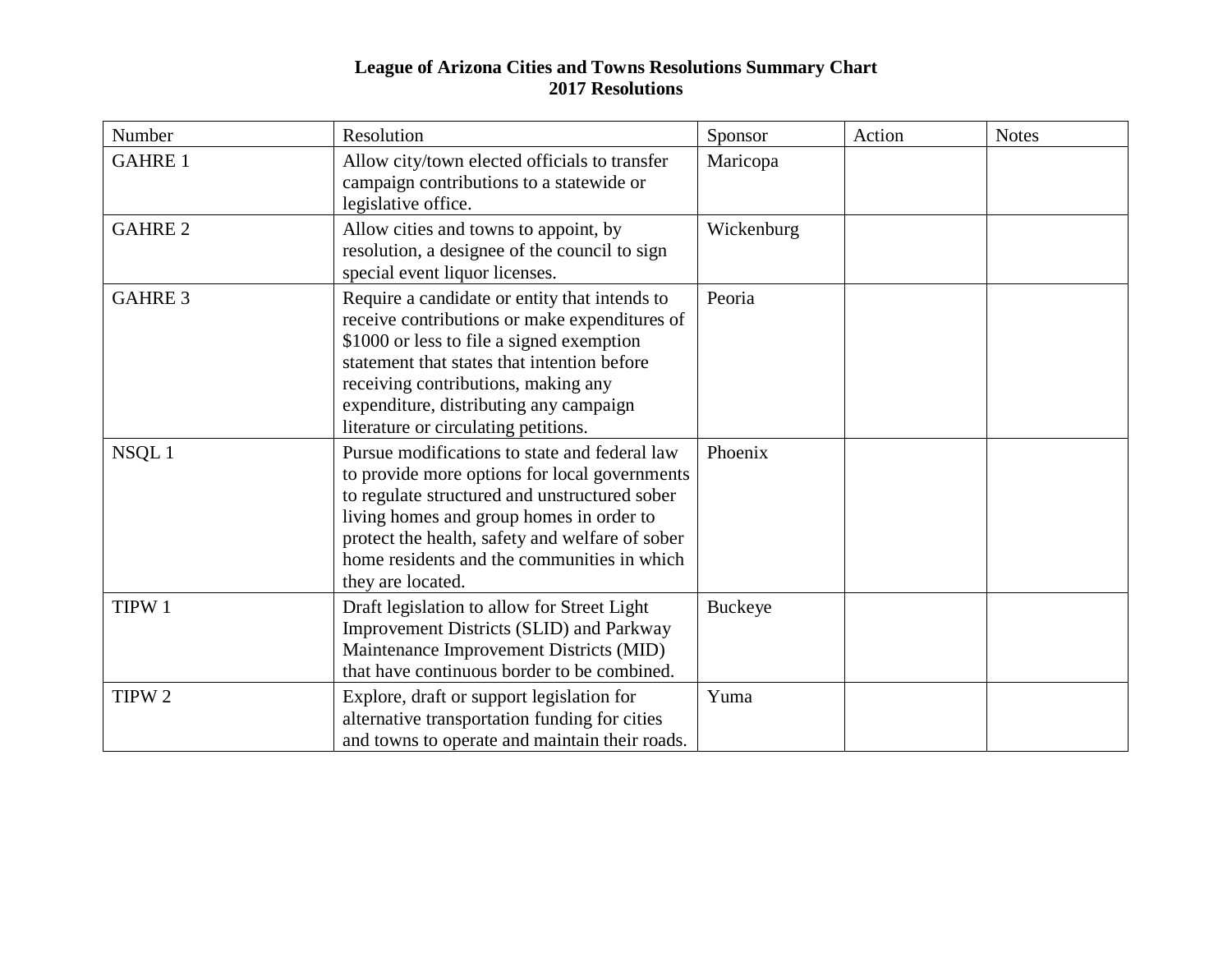## **League of Arizona Cities and Towns Resolutions Summary Chart 2017 Resolutions**

| League Staff 1 | Perform extensive research and develop<br>legislation for introduction in the 2018<br>Legislative Session that addresses the<br>challenges with and discrepancies between<br>local boards of the Public Safety Personnel<br>Retirement System (PSPRS) and reconvene<br>the Pension Task Force in an effort to make<br>the administrative processes more efficient<br>and ensure determinations for disability are<br>uniform among the more than 230 PSPRS<br>plans. | League |  |
|----------------|----------------------------------------------------------------------------------------------------------------------------------------------------------------------------------------------------------------------------------------------------------------------------------------------------------------------------------------------------------------------------------------------------------------------------------------------------------------------|--------|--|
| League Staff 2 | Continue the analysis of the impact of various<br>proposed legislative changes to the<br>construction sales tax system to assure that<br>any modifications will create a long-term,<br>sustainable policy that maintains state and<br>municipal revenues, ensures local revenues<br>are received at the location in which the<br>construction activity occurs, provides<br>simplicity for the industry and improves<br>compliance.                                   | League |  |
| League Staff 3 | Urge the Governor and Legislature to<br>complete the stabilization and balancing of<br>the State budget by eliminating current<br>reliance on local governments to fund the<br>State's responsibility for day-to-day<br>operations of the Department of Revenue.                                                                                                                                                                                                     | League |  |